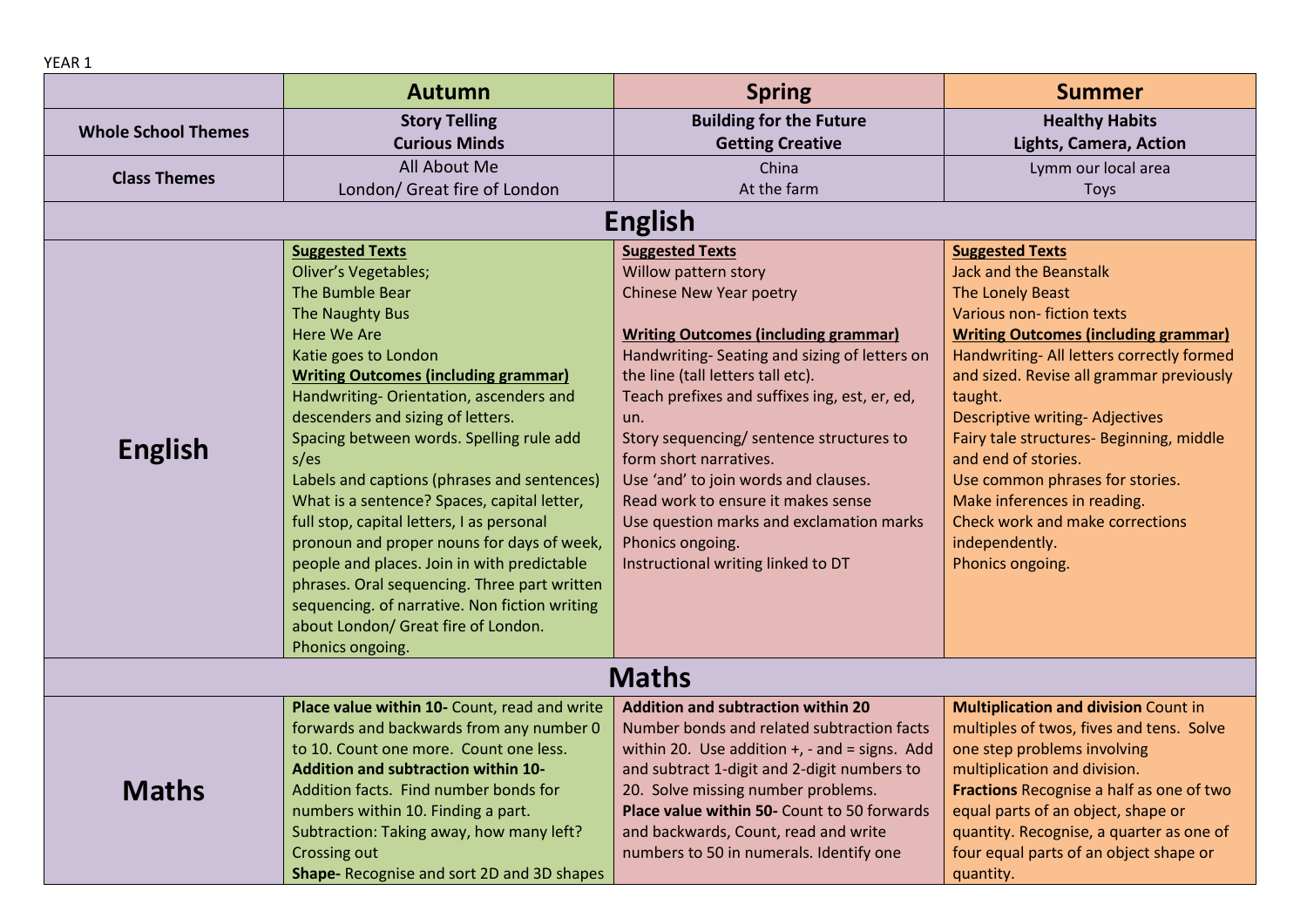| half, quarter and three quarter turns<br>numerals and words. Order and group<br>Length and height Measure and begin to<br>record lengths and heights. Solve practical<br>numbers. Count using tens and ones.<br><b>Place value within 100 Count to and</b> | direction and movement, including whole, |
|------------------------------------------------------------------------------------------------------------------------------------------------------------------------------------------------------------------------------------------------------------|------------------------------------------|
| across 100, forwards and backwards,<br>problems for.                                                                                                                                                                                                       |                                          |
| Count, read and write numbers to 100 in<br>Weight and volume Measure and record<br>mass/weight, capacity and volume. Solve<br>numerals, 1 more and one less.                                                                                               |                                          |
| practical problems for mass/weight capacity<br>Money/Time Know the value of different<br>coins and notes. Sequence events in<br>and volume                                                                                                                 |                                          |
| chronological order using language [for<br>example, before and after. Use language                                                                                                                                                                         |                                          |
| relating to dates, including days of the<br>week, weeks, months and years. Tell the<br>time to the hour and half past the hour.                                                                                                                            |                                          |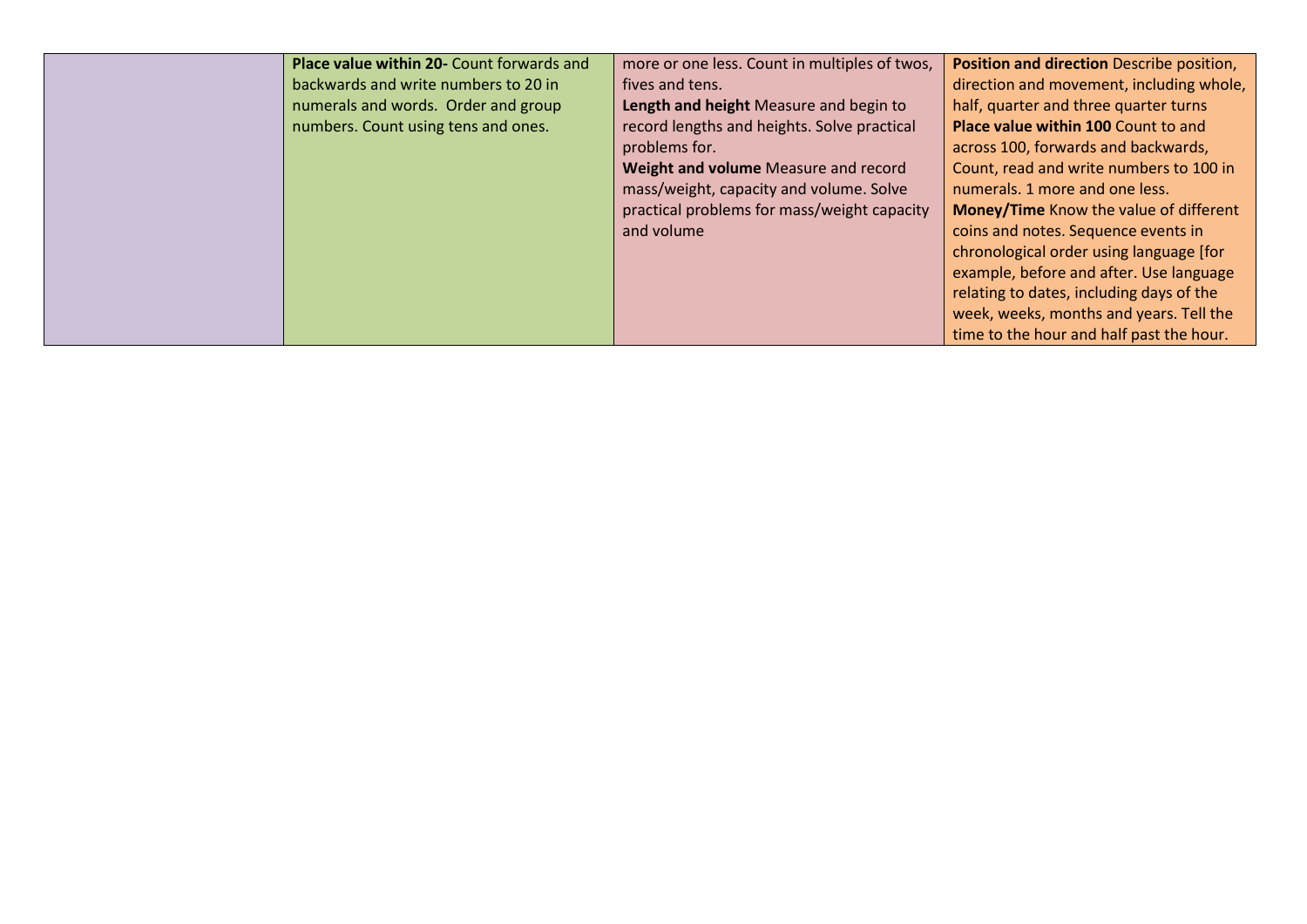| <b>Science and Technology</b>                                        |                                                                                                                                                                                                                                                                                                                                                                                                                                                                                                                                                                                                                                                                                                                                                                                                                                                                          |                                                                                                                                                                                                                                                                                                                                                                                                |                                                                                                                                                                                                                                                                                                                                      |
|----------------------------------------------------------------------|--------------------------------------------------------------------------------------------------------------------------------------------------------------------------------------------------------------------------------------------------------------------------------------------------------------------------------------------------------------------------------------------------------------------------------------------------------------------------------------------------------------------------------------------------------------------------------------------------------------------------------------------------------------------------------------------------------------------------------------------------------------------------------------------------------------------------------------------------------------------------|------------------------------------------------------------------------------------------------------------------------------------------------------------------------------------------------------------------------------------------------------------------------------------------------------------------------------------------------------------------------------------------------|--------------------------------------------------------------------------------------------------------------------------------------------------------------------------------------------------------------------------------------------------------------------------------------------------------------------------------------|
|                                                                      | Working scientifically. Children are encouraged to ask questions and observe closely using simple equipment. They perform<br>simple tests. They gather and record data. Discuss, make predictions and offer simple explanations                                                                                                                                                                                                                                                                                                                                                                                                                                                                                                                                                                                                                                          |                                                                                                                                                                                                                                                                                                                                                                                                |                                                                                                                                                                                                                                                                                                                                      |
| <b>Science</b>                                                       | Seasons: Autumn - Winter<br>Name, learn about deciduous evergreen<br>trees (Autumn link)<br>Through the year- The children will be able<br>to name the four seasons in order and say<br>which months are linked to each season.<br>They will be able to describe the weather in<br>each season and describe how day length<br>varies according to the season.<br><b>Humans and other animals</b><br>Name, draw, label the human body-link to<br>the senses.<br>Materials: distinguish between an object<br>and the material from which it is made.<br>Identify and name a variety of everyday<br>materials, including wood, plastic, glass,<br>metal, water, and rock describe the simple<br>physical properties of a variety of everyday<br>materials compare and group together a<br>variety of everyday materials on the basis of<br>their simple physical properties | <b>Seasons: Winter- Spring</b><br>Plants:- Plant and observe a plant growing<br>over time<br><b>Humans and other animals:</b><br>Identify and name common animals<br>including fish, amphibians, reptiles, birds and<br>mammals. Identify and name common<br>animals that are carnivores, omnivores and<br>herbivores. Describe and compare the<br>structure of and variety of common animals. | Seasons: Spring to Summer-pull together<br>the cyclical nature.<br>Plants- Identify and name a variety of<br>common wild and garden plants, including<br>deciduous and evergreen trees.<br>Identify and describe the basic structure<br>of a variety of common flowering plants,<br>including trees.<br>Grow a plant/observe/discuss |
|                                                                      | E-safety                                                                                                                                                                                                                                                                                                                                                                                                                                                                                                                                                                                                                                                                                                                                                                                                                                                                 |                                                                                                                                                                                                                                                                                                                                                                                                |                                                                                                                                                                                                                                                                                                                                      |
| <b>Computing</b><br>(Themes from the "Knowsley"<br>computing scheme) | Children to be able to log on and off. and<br>use a keypad.<br>Modern Tales-Scan a QR code. I can take a<br>photo.<br>My Online Life - Recognise people online<br>who may wish to cause harm. Recognise that<br>information staas online. Use the internet to<br>find out things.                                                                                                                                                                                                                                                                                                                                                                                                                                                                                                                                                                                        | <b>What is a Computer?</b><br>Recognise the ways we use technology. I can<br>do the basics with an I pad and computer.<br><b>Animate with shapes</b><br>Use technology to create and present ideas.<br>E.g. Picture combined with audio.                                                                                                                                                       | <b>Mini-Beasts-</b><br>Combine images and text. Create a photo<br>story with audio.<br><b>Drawing maths-</b><br>I can combine text and images in a<br>document. Create and present ideas.                                                                                                                                            |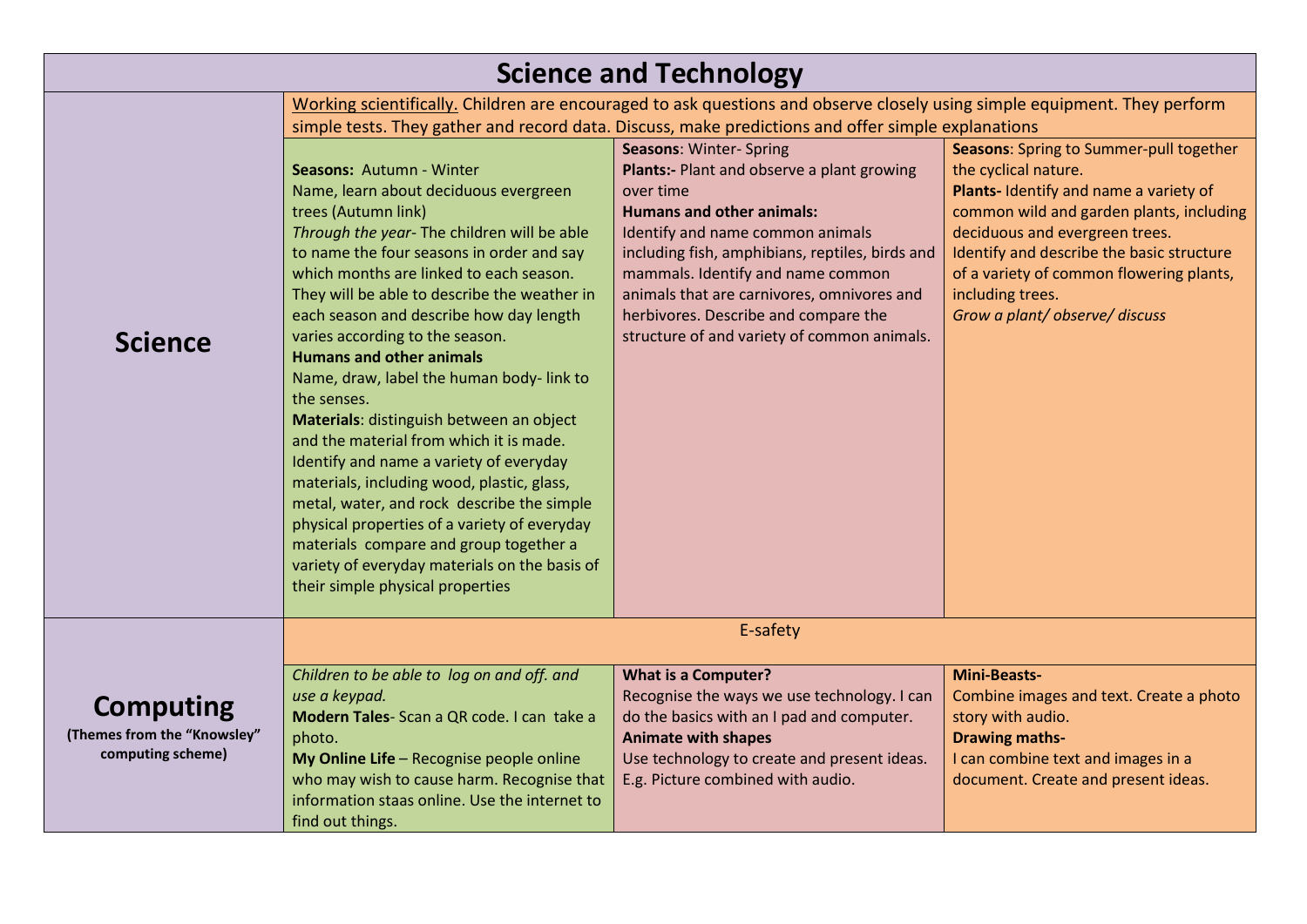| <b>Design Tech</b> | Moving components- Using sliders to create<br>moving pictures.                                                                                                                                                                                                                                                                                                                                                                                                                              | Food DT Smoothies- peeling and cutting,<br>making healthy choices. Planning and<br>evaluating.                                                                                                                                                                                                             | <b>Stable Structures. Designing,</b><br>constructing, evaluating a toy garage.                                                                                                                                                                                                                                                                                |  |
|--------------------|---------------------------------------------------------------------------------------------------------------------------------------------------------------------------------------------------------------------------------------------------------------------------------------------------------------------------------------------------------------------------------------------------------------------------------------------------------------------------------------------|------------------------------------------------------------------------------------------------------------------------------------------------------------------------------------------------------------------------------------------------------------------------------------------------------------|---------------------------------------------------------------------------------------------------------------------------------------------------------------------------------------------------------------------------------------------------------------------------------------------------------------------------------------------------------------|--|
| <b>Humanities</b>  |                                                                                                                                                                                                                                                                                                                                                                                                                                                                                             |                                                                                                                                                                                                                                                                                                            |                                                                                                                                                                                                                                                                                                                                                               |  |
| <b>History</b>     | Guy Fawkes The story of Bonfire night<br>including the reasons for attempted<br>destruction.<br>The Great Fire of London-Significant event<br>Recalling events from beyond living memory.<br>Children to know the cause of fire, factors of<br>the spread of fire, impact of fire and after<br>effects of fire. Samuel Pepys- How we know<br>about the fire and how events were recorded.                                                                                                   |                                                                                                                                                                                                                                                                                                            | Local History-May Queen/The cross/<br>canal/old railway/old jobs.Local History<br>Duke of Bridgewater as a local person of<br>interest.<br>History of Toys: sequencing, ordering,<br>similarities and differences. Asking<br>questions and comparing. Look at how<br>things have changed. Talking to<br>grandparents to find similarities and<br>differences. |  |
| Geography          | <b>Where Do I live?</b><br>We will identify the UK on a World map and<br>name the countries and capital cities of the<br>UK.<br>We will be able to name and locate the 3 seas<br>that surround the UK. We will look at the<br>national flags of each country. The children<br>will practise writing their home address and<br>locate Lymm on a map.<br>Seasonal changes (covered all year, linked<br>with science)<br>identify seasonal and daily weather patterns<br>in the United Kingdom | <b>At the Farm</b><br>We will identify the features of different<br>types of farms: arable, livestock and dairy.<br>The children will say what happens on a<br>farm in different seasons. The children will<br>compare urban and rural areas and be able<br>to name and use the 4 point compass<br>points. | <b>Local Area Study</b><br>Comparing Lymm to a beach. Using<br>specific geographical vocabulary such as<br>urban and rural, village, town and city.<br>Looking at similarities and differences<br>between the local area and a beach.                                                                                                                         |  |
| R.E.               | <b>Christianity (God) Why do Christians</b><br>say that God is a'Father'?<br><b>Christianity (Jesus) Why is Jesus special</b><br>to Christians? The nativity story, beliefs about<br>Jesus as God incarnate.<br>Christmas.                                                                                                                                                                                                                                                                  | Islam - How might beliefs about creation<br>affect the way people treat the world?<br>God as creator- care for the planet.<br>Judaism- Why might some<br>people put their trust in God? God's<br>promise, Noah, Abraham, trusting in God.                                                                  | Hindu- Dharma- What do Hindus<br>believe about God? one God in many<br>forms, God in all things, expressing ideas<br>about God.<br><b>Christianity (Church) How might some</b><br>people show that they 'belong' to God?<br>Baptism, belonging.                                                                                                               |  |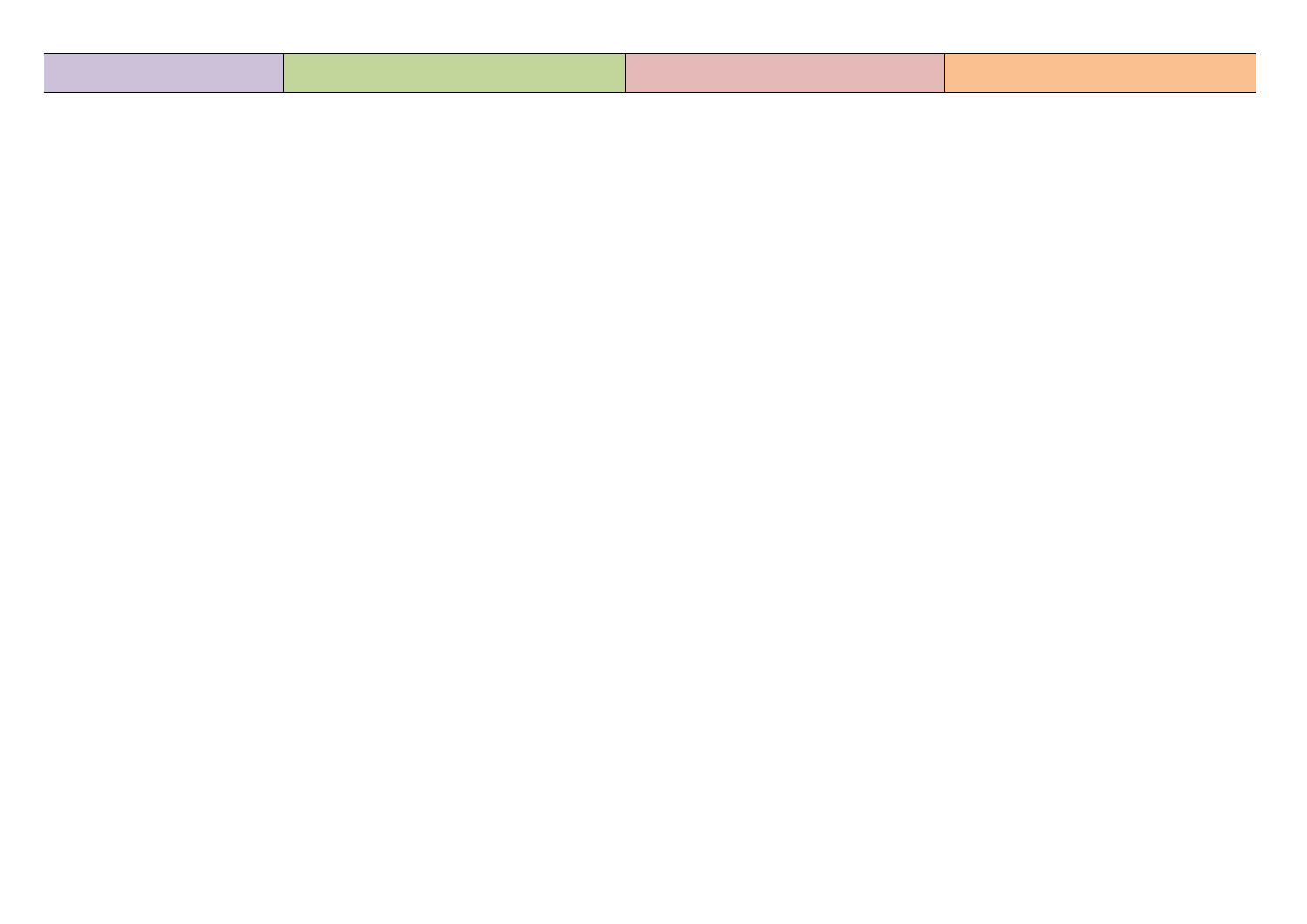| The Creative Arts (Art, Music, Dance, Drama)           |                                                                                                                                                                                                                                                                                            |                                                                                                                                                                                                                                                                                                                                                                                                                   |                                                                                                                                                                                                                                                                                                                                        |
|--------------------------------------------------------|--------------------------------------------------------------------------------------------------------------------------------------------------------------------------------------------------------------------------------------------------------------------------------------------|-------------------------------------------------------------------------------------------------------------------------------------------------------------------------------------------------------------------------------------------------------------------------------------------------------------------------------------------------------------------------------------------------------------------|----------------------------------------------------------------------------------------------------------------------------------------------------------------------------------------------------------------------------------------------------------------------------------------------------------------------------------------|
| Dance and drama                                        | <b>Seasons</b> – Autumn and Winter                                                                                                                                                                                                                                                         | Chinese music making/ dragon dancing.                                                                                                                                                                                                                                                                                                                                                                             | <b>Dance</b> – Toys, The idea of old toys, a toy<br>factory and new toys.                                                                                                                                                                                                                                                              |
| Art                                                    | Self portraits<br>Discovering charcoal/drawing like a<br>caveman<br>Wax resist Autumn leaves/ squiggle<br>drawing (access art topics)<br>Painting/drawing-Portraits and London<br>sunset silhouettes/washes.                                                                               | Art Cutting and joining making lanterns,<br>concertina dragons.<br>Drawing spirals<br>Drawing feathers. making structural birds<br>(topics from access art)                                                                                                                                                                                                                                                       | Andy Goldsworthy. Look at the artist.<br>Sculpture- Create natural art outside.<br>Plasticine print making<br>Making magic spells, drawing, mark<br>collaborative class work.<br>(topics from access art)                                                                                                                              |
| <b>Music</b><br>(Charanga Music)                       | Hey you (pulse, rhythm and pitch)<br>Rhythm in the way we walk (above skills<br>with singing and rapping)                                                                                                                                                                                  | In the Groove (playing, singing in different<br>styles) Round and Round (pulse, rhythm,<br>pitch-singing and playing instuments)                                                                                                                                                                                                                                                                                  | Your Imagination -listening, appraising,<br>improvising and composing)<br>Reflect, replay and rewind. -Decisions on<br>what to perform. Listen to western<br>classical music.                                                                                                                                                          |
|                                                        |                                                                                                                                                                                                                                                                                            | <b>Health and Wellbeing</b>                                                                                                                                                                                                                                                                                                                                                                                       |                                                                                                                                                                                                                                                                                                                                        |
| <b>PE</b>                                              | Real PE- Unit 1 Fundamentals-Static<br>balance. 1 leg. Coordination-footwork.<br>Real Gym-Unit 1- Fundamentals- Static<br>balance; 1 leg, floorwork and stance.<br>Dance- Seasons Fundamentals-Static<br>balance, dynamic balance and counter<br>balance. $(1-7)$<br>Enrichment-Taekwondo. | Real gym- Unit 2 Fundamentals; Static<br>balance, floorwork and dynamic balance,<br>jumping and landing.<br><b>Real PE-Unit 3 Fundamentals Static</b><br>balance, stance. Dynamic balance, on a<br>line.<br>Real PE-Unit 4 Fundamentals -Counter<br>balance in pairs. Coordination, ball skills.<br>Real PE-Unit 5 Fundamentals -dynamic<br>balance, jumping and landing.<br>Coordination, Sending and receiving. | <b>Striking and fielding- Cricket</b><br>Fundamentals- Agility-ball chasing.<br>Reaction and response.<br><b>Athletics</b><br><b>Orienteering</b><br>Dance- Toys. Fundamentals static<br>balance, dynamic balance and counter<br>balance. $(1-7)$<br>Real PE-Unit 6 Fundamentals. Static<br>Balance, floorwork. Agility, ball chasing. |
| <b>Personal, Social and</b><br><b>Health Education</b> | <b>Relationships</b><br>Families and friendships- Roles of different<br>people, feeling cared for, families.<br>Safe relationships-Recognising privacy,<br>staying safe, seeking permission                                                                                                | <b>Living in the Real World</b><br>Belonging to a community- What rules are,<br>caring for others' needs, looking after the<br>environment.                                                                                                                                                                                                                                                                       | <b>Health and Wellbeing</b><br><b>Physical health and Mental Wellbeing-</b><br>Keeping healthy, food and exercise,<br>hygiene routines, sun safety.                                                                                                                                                                                    |